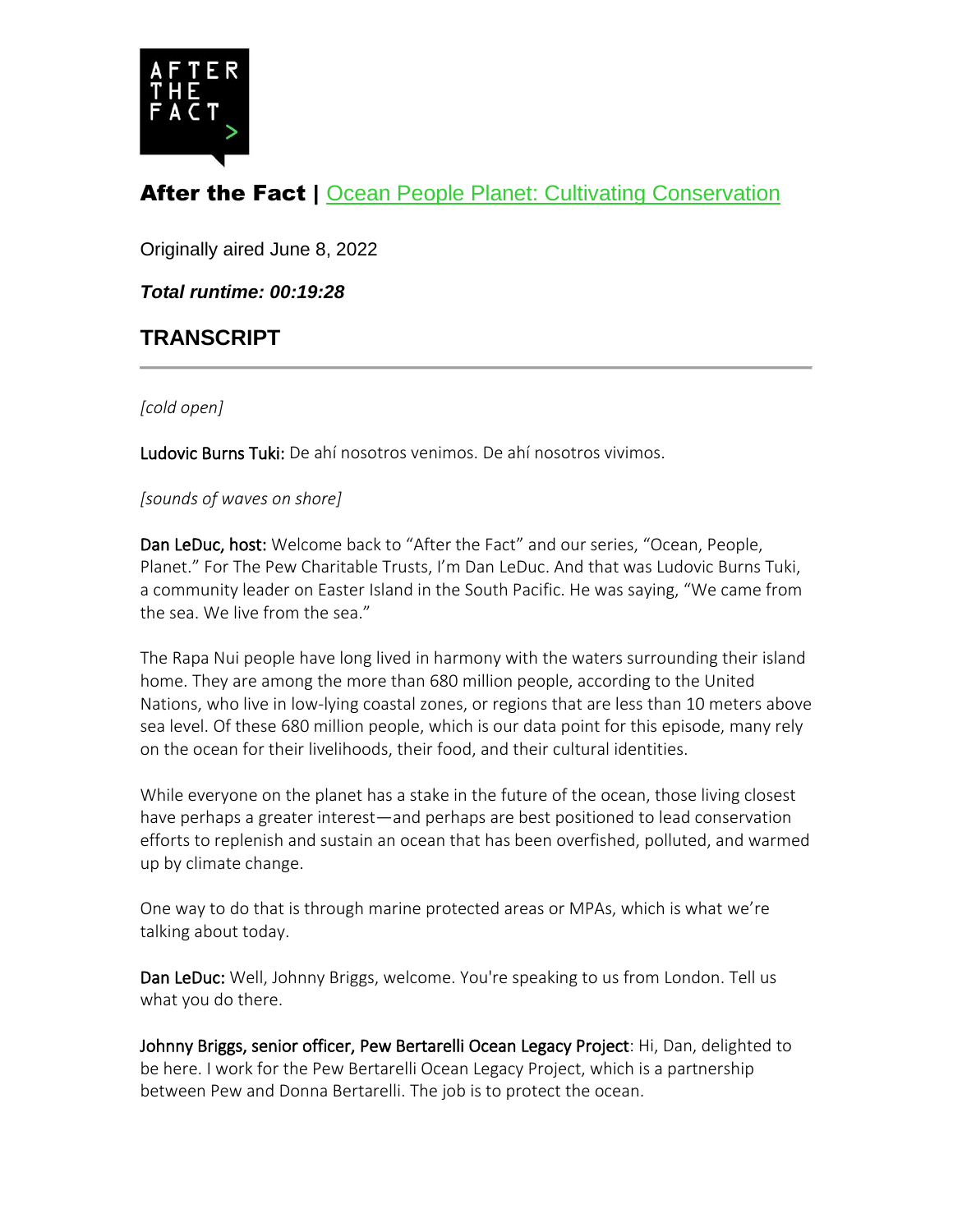

Dan LeDuc: That partnership focuses on creation of marine protected areas. What are they and what do they do?

Johnny Briggs: Marine protected areas are national parks in the ocean is a good way to think about them. It's a defined space with boundaries within which human impacts are restricted. So, if you think about it, it might be an area where fishing is restricted, or oil and gas activities, and the idea is that if you do this, it will protect nature and help it to flourish. It's not a new idea; for centuries in Oceania, we've had local communities protecting the ocean in order to sustain their fisheries.

Dan LeDuc: You mentioned Indigenous populations over centuries have been creative and smart enough to recognize when a certain species is starting to decline and, for the sake of their communities, would say, "OK, well, hold off there." So it's an ancient thing that we're trying to now modernize in some ways, I guess.

Johnny Briggs: What's happened more recently, I think, is a better understanding of how MPAs can really deliver the best outcomes. There's 18,000 marine protected areas recorded in the global database. But if you take the top 100 of those by area, that is 86% of the whole area. If we look at some of the areas I work, like the Pitcairn Islands, these waters are 3 1/2 times the size of the United Kingdom, and these are protected.

If you fully protect an area, there'll be healthier and bigger fish that then produce more larvae, which then spill over to the localized seas next door, which can then be fished. So, there can be lots and lots of benefits, but it's really crucial that any marine conservation initiative should always benefit a local community, and it should never be detrimental to people's way of life. And to do that, you really need full engagement from the outset and then full involvement and implementation.

Dan LeDuc: So, there are different types of MPAs, right?

Johnny Briggs: If you ask 100 people what is a marine protected area who even work in this space, they might give you 100 different answers. Recently, a paper which came out in the journal *Science* sought to add clarity to this. And what they did was they classified marine protected areas by level of protection.

So they said at the one end of the scale, you have fully protected areas, where, as I said, you've got no extractive activity at all, so it's "no take." It's left alone. And at the bottom end of the scale, you've got minimally protected, and in these waters you can have sustainable fisheries, for example, operating throughout the MPA. There could be a lot of tourist activity.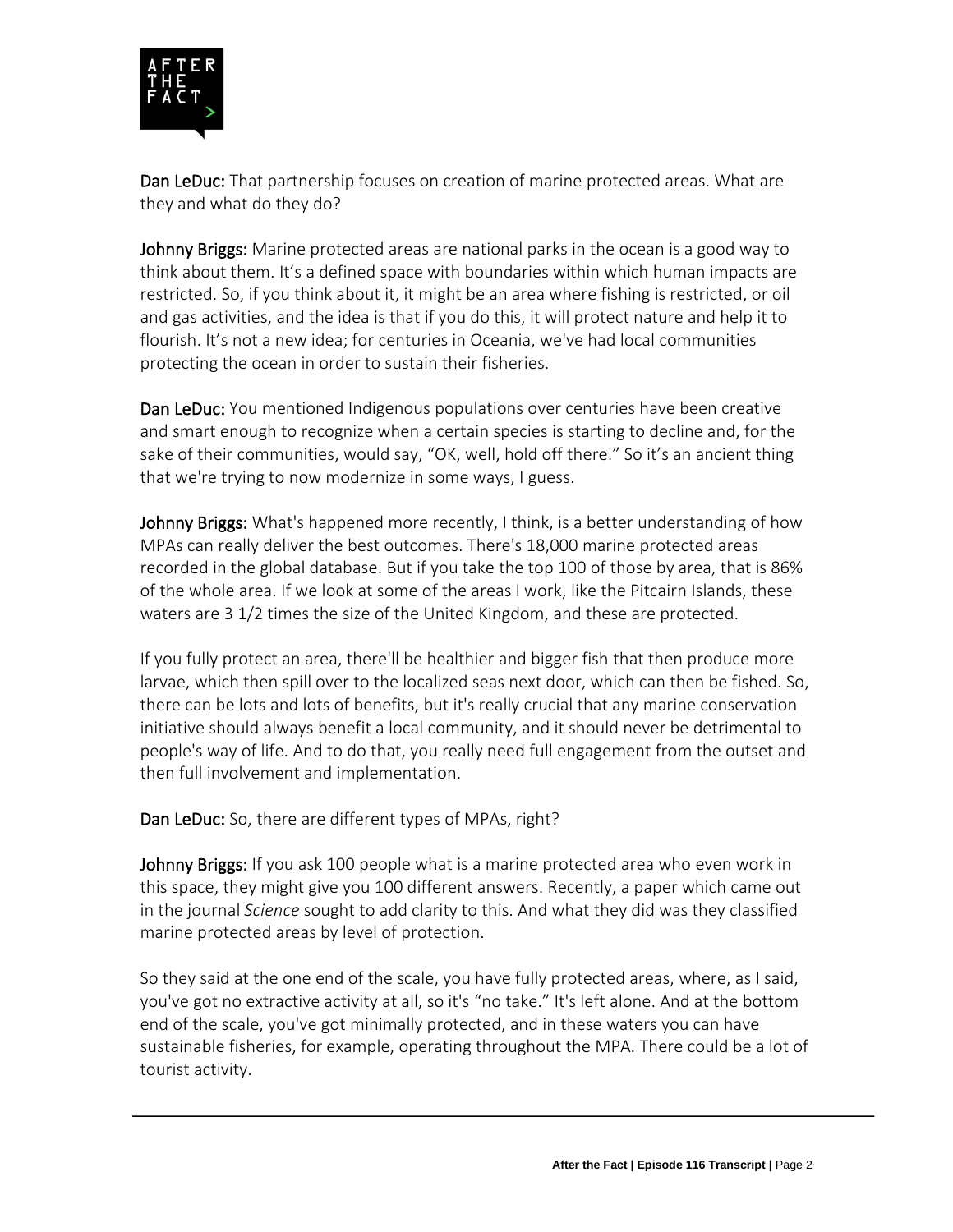

There are red lines underpinning all of these: You shouldn't have any damaging industrial activities happening in any level of protected area, no damaging industrial fishing, no oil and gas, no deep-sea mining, these kinds of things.

The first generation really was these big marine parks, but now the logic and the thinking has really evolved to really think of a whole ocean approach.

A country has 200 nautical miles beyond its landmass under its jurisdiction. So, if you think of a whale shark moving from Galápagos to Costa Rica from marine protected areas, if there's unsustainable and dangerous fishing practices in between, which might ensnare them in nets, you're undermining the protection that your MPAs deliver.

The ocean is one big, interconnected ecosystem. You need these big marine protected areas, but also you need to think about the areas in between the MPAs.

## *[music plays]*

A story that quite a lot people might know but might not put two and two together: the ship called the Bounty in 1790, which was in Tahiti. A few of the people on board hatched a plan. They thought, we don't really actually want to go back to the U.K., so they, possibly by nefarious means, got some Tahitian women on board the vessel and took the ship. Half of them mutinied, kicked off Captain Bligh and a few others, and sent them packing in a little boat.

But the mutineers and the Tahitian women then ended up on this small island and they chose it because it was the wrong place on a map. And they thought, well, we're never going to get found here. We can set up our new community, which ultimately was called Pitcairn. The people there now are eighth generation of the mutineers.

And Pitcairn is this archipelago in the middle of the Pacific of four tiny islands. It has a marine area 3 1/2 times the size of the U.K. So, you've got this isolated community of 45 people with the ability to protect this huge swath of ocean, and they've done that. And they've done that because they realize that a healthy and sustainable ocean is crucial to their way of life.

Dan LeDuc: The mutiny begat one of the world's largest marine protected areas. Another recently established MPA has a similarly fascinating history: The Rapa Nui Marine Protected Area is off the coast of Easter Island, where Ludovic Burns Tuki lives. While the MPA was created in 2018, people have lived on the island for millennia and created the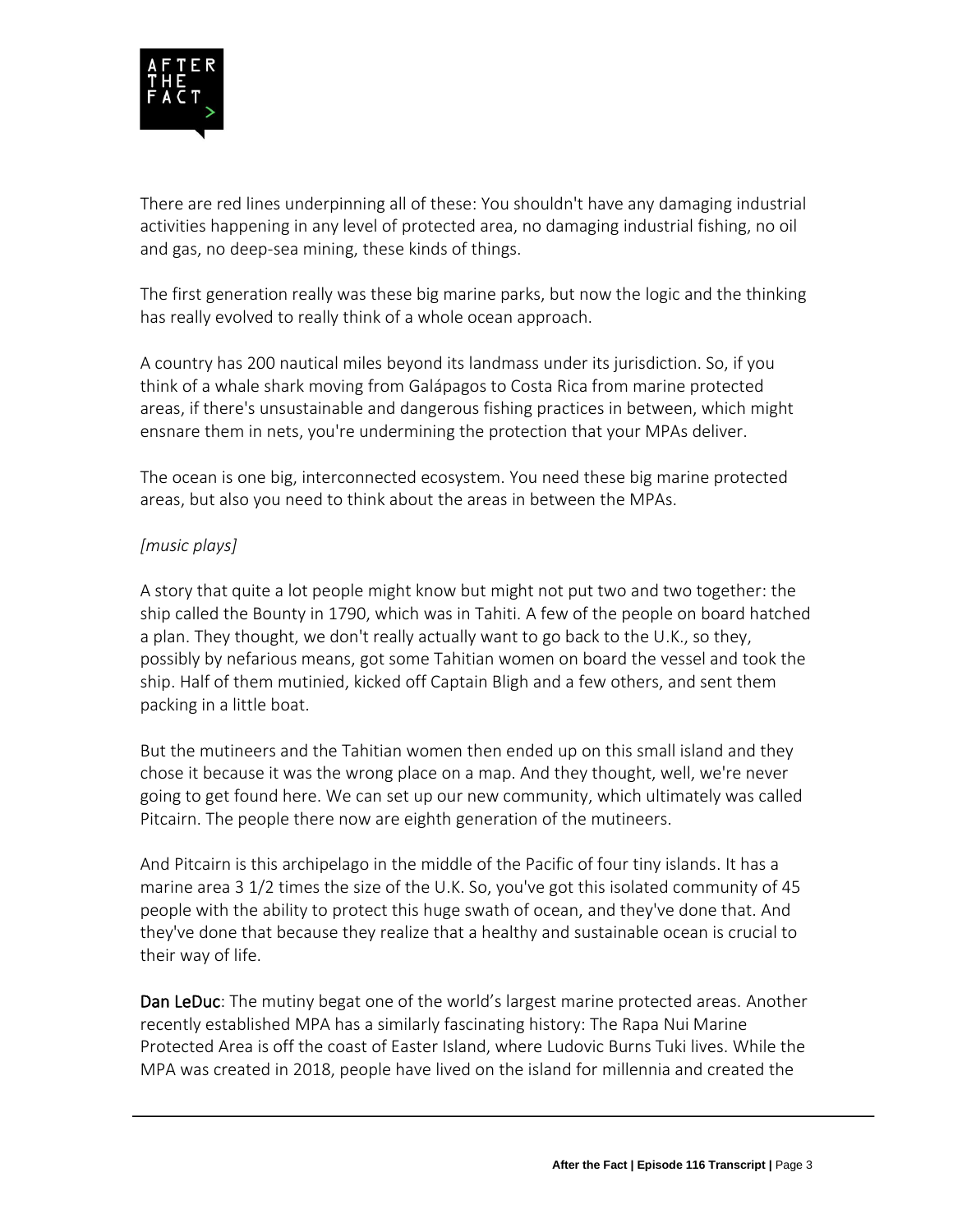

striking Moai statues there. As you'll hear from Ludovic, the ocean is central to his culture and community's way of life.

## *[English voiceover with original Spanish in background]*

Ludovic Burns Tuki, Easter Island community leader: We come from the sea. We live from the sea.

So, everyone knows it as Rapa Nui, the bellybutton of the world, Easter Island. It is the most isolated island in the world, in the middle of the Pacific, where the closest land is 2,000 kilometers away.

This triangle that we call the Polynesian Triangle has this relationship with the *heke*, the octopus. At the center, there is an island that is called *Raiatea*. There is a platform on this island called Marae Taputapuatea. And this platform represents the head of the octopus. And the different arms represent the different sailing paths.

This is where the relationship with the sea comes from. And one of these arms reached the island. The original name of the island is Te Pito Te Henua, the bellybutton of the world. Why the bellybutton? Not because we are the best, or the center. Simply because the last connection between mother and child is the bellybutton.

So, everything has an eternal connection with the family. And the intermediary is, of course, the sea, the ocean.

Dan LeDuc: Known as La Mesa del Mar, the community formed a council to represent the needs and views of the Rapa Nui, working closely with global partners to include traditional knowledge as part of the science underpinning the creation of a new marine protected area surrounding Easter Island.

Ludovic Burns Tuki: La Mesa del Mar was a council born from a group of people that had awareness, a surfer's point of view, a tourist's point of view. They all got together. "We're going to talk. We're going to make a council of the sea." There were 322 people. From there, La Mesa del Mar was born.

I'm ready to confront anything with my community, because if it tells me that I am selling the sea, I'll ask myself, I don't want to be responsible in the future about anything that is going to happen in the island because of not wanting to take care of it.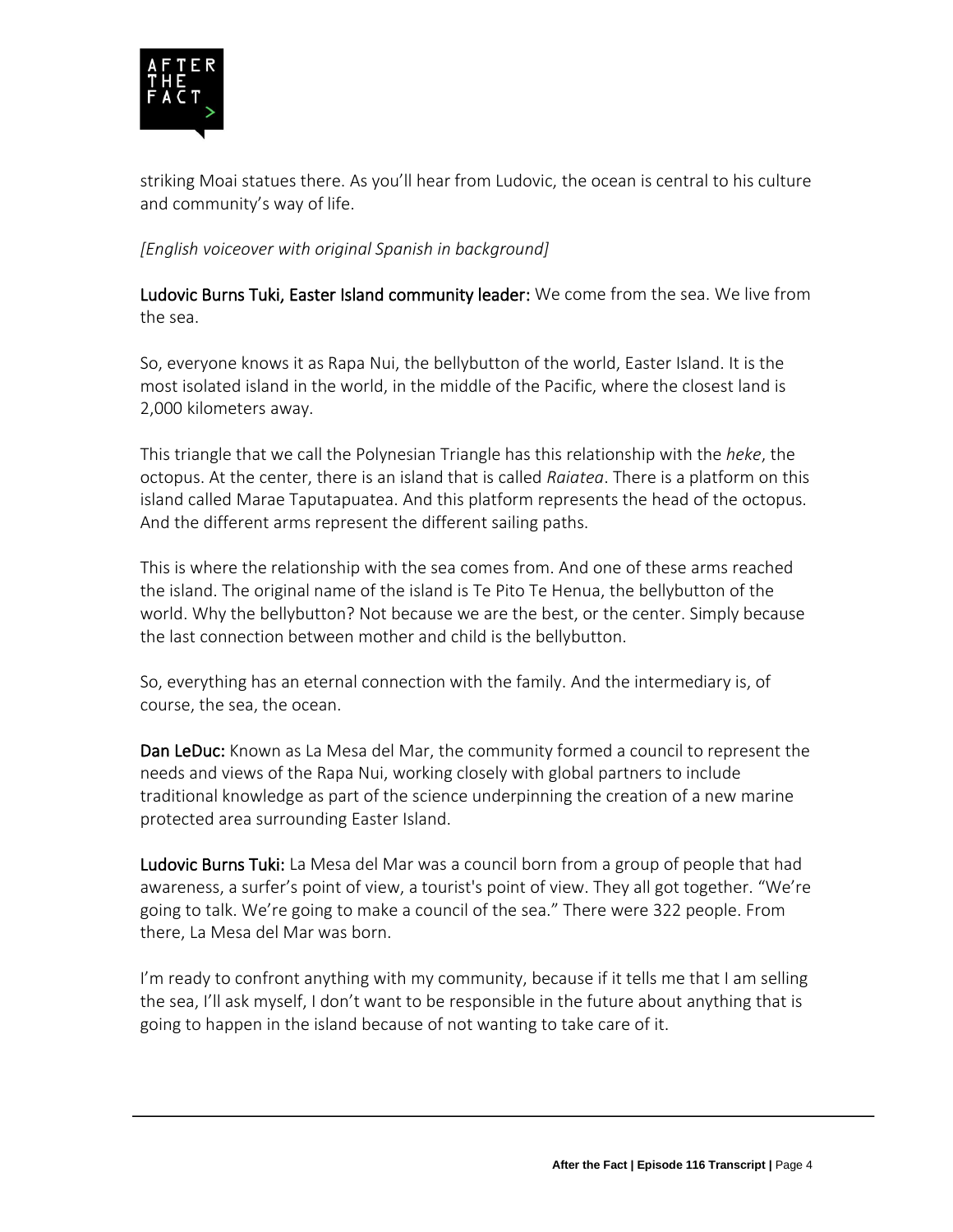

Thanks to La Mesa del Mar, today we are talking about the ocean. We are talking about protection. We are making direct progress for the community to express itself about what it wants to protect.

In reality we are all connected. Because all of our lives are based on the current.

We are working on protection, but it must be a protection that's connected because, sometimes, it doesn't work at all to protect here, if on the other side they're doing something else, and we are on the receiving end. You have to have a vision of the big picture.

Dan LeDuc: The Rapa Nui MPA shows that it's possible for island and coastal communities to play an important role in conserving the ocean and their cultural heritage. Johnny Briggs says that's not only possible, but essential.

Johnny Briggs: There should be really two overarching deliverables to an MPA: to protect the ecosystem, the ocean ecosystem, and also to really bring benefits to local people. If any conservation measure is detrimental to the local people, that is negative and shouldn't take place. And the longevity of those protections depend on the local people gaining positively from the conservation measure in place.

These sort of positive impacts might include sustenance. If an area is protected, that might increase the productivity, so more opportunity to catch fish. The ability to maintain cultural heritage is amplified by protecting that ocean environment. And in the long term as well, if an MPA is implemented, you could have a boost to the economy through the blue economy, and also actual job creation, ownership of this.

In Pitcairn, there's an MPA officer who works there, managing the protected area, who's a local person. There are local people who contribute to whale watching. Humpback whales are returning and calving there, and all the local community contribute to counting those whales. The fact there's an MPA has brought inward investment in. A new science center is now being built to try to enhance collaboration with scientists from around the world. Dialogue is crucial to ensure that the benefits are as significant as possible.

Dan LeDuc: How are MPAs formed with local communities? How do you work with them?

Johnny Briggs: Tristan da Cunha, which is an island in the middle of the Atlantic, which claims to be the most isolated island community on the planet. Being so isolated, the community was anxious to ensure that even if they enhance protections, they still have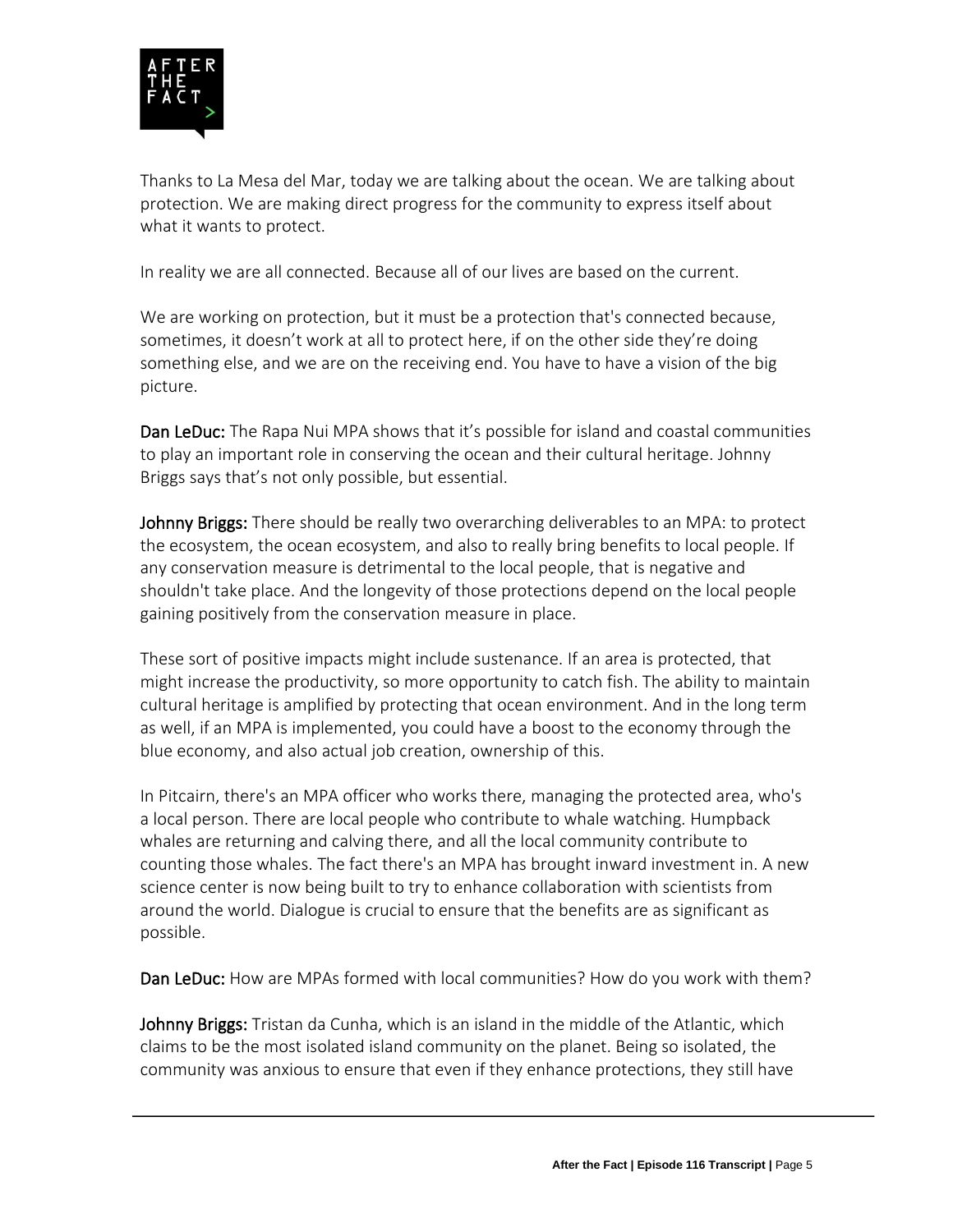

the ability to extract from the ocean in order to sustain their economy, their livelihoods. So here, you have a real process of exploring which areas should be protected. So, scientists will be commissioned to map where the key habitats are, where the key species are moving, how climate change might impact these over time, and then to really evaluate the economics of the fisheries, what works, what the right balance might be. And in the end, there's a lobster fishery which brings in 80% of the Tristan da Cunha economy. So, this is shielded from enhanced protections. This fishery is maintained. And what they call the "marine protection zone" was designated in their waters: a huge fully protected area which protects migratory routes of tuna and all sorts of really exciting species. It was community-led. It was designed the way that the community wanted it to be.

The discussion came in also, if anything ever happened to our lobster fishery, how do we then cover ourselves economically? That's when outside donors, philanthropy, NGOs get creative, and an endowment fund was actually set up. So the interest on that is returned to the community in perpetuity to pay for conservation projects, management of the marine environment. And it all kind of works together like that.

Dan LeDuc: How do you start bringing all of these varied interests together? You mentioned if there's nothing going on somewhere it's easy to protect a big place. But in more and more of the ocean, commercial fishing is an enormous industry heavily subsidized by many governments. How do you start reducing that, changing behaviors, and bringing these disparate interests together?

Johnny Briggs: Pew Bertarelli Ocean Legacy is science-led, so you want to undertake as much research as you possibly can.

What is the biodiversity? Where does it live? Where does it move throughout the year? What are the pressures which it is under? How does the local economy depend on the ocean and how would different levels of protection and designs of MPAs impact that?

You have to make sure that all these questions are being considered from the outset, but at all times engaging as much as possible with the core groups. And as I said, it has to be local-led. If there's not local ownership, then the ability of these protections to withstand over time are seriously diminished. Local people have to be fully on the side supporting the implementation of these areas. These have typically been areas in very isolated parts of the ocean, which are rich in biodiversity, which really have little existing commercial activity. And what that means is that these areas really need to be protected, but also that it's feasible to achieve that protection.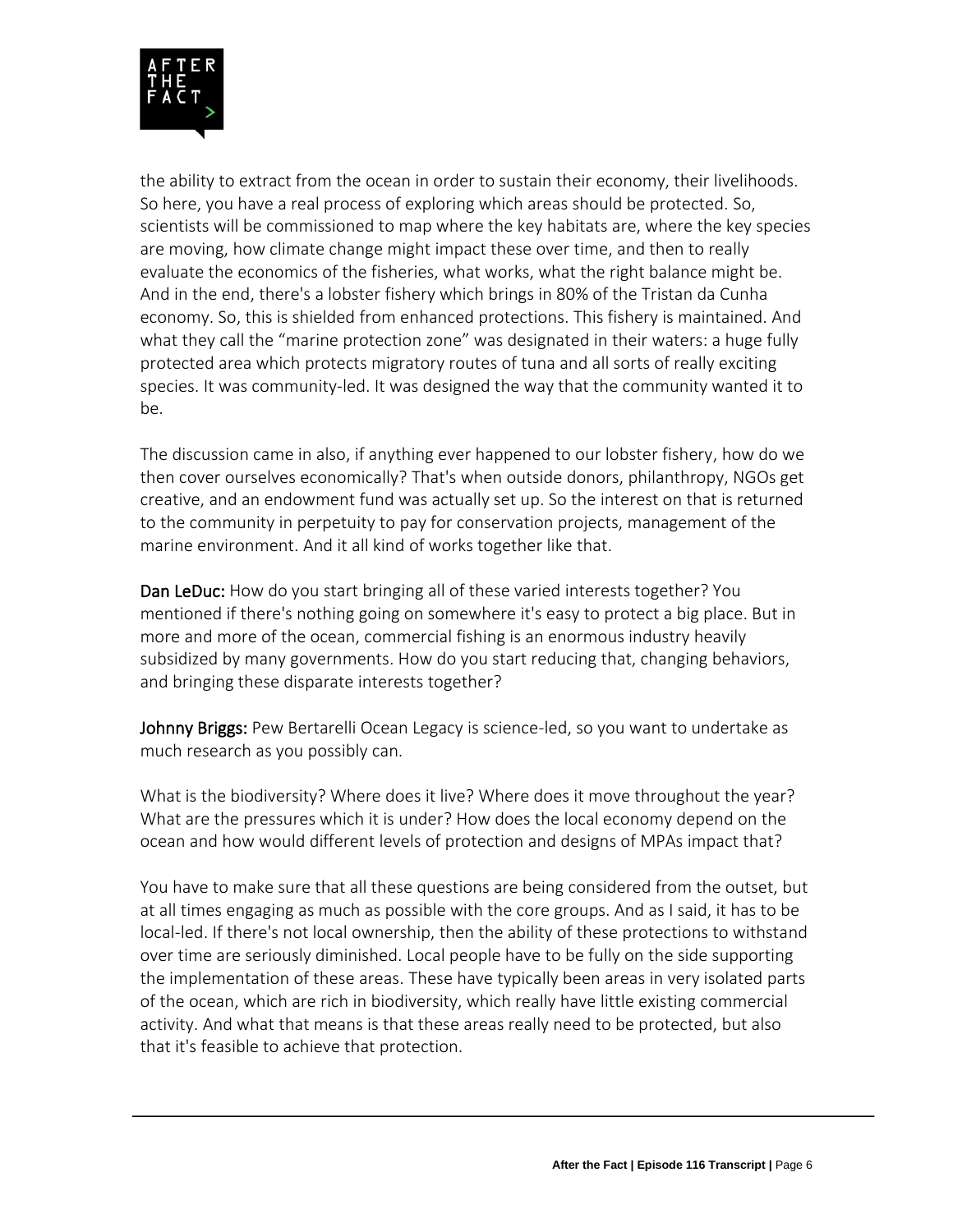

Dan LeDuc: How does that actually happen? Who determines where an MPA goes? Is it in some cases the governments, but if you're beyond an economic zone, is there something for the great seas that can also weigh in and help us figure all these things out? What are the authorities that determine these places?

Johnny Briggs: So, you've got sectors, you've got Indigenous and local peoples, you've got governments. What happens beyond these areas of national jurisdiction? Two-thirds of the ocean is in the high seas, areas beyond which individual countries have jurisdiction. And at the moment, there's an ongoing process to try a new international treaty to manage and protect the high seas, the high seas implementing agreement at the U.N. And hopefully, this will allow for the process, basically for marine protected areas to be designated in the global commons in these shared areas.

Dan LeDuc: Help a listener visualize what these might look like on a map, a range of protected areas. Are there little tubes that connect to them so that at least there's some conduit for the fish? Of course, the fish don't know where the tubes are, so how are they going to know how to get from place to place and be safe? How does a network like that work?

Johnny Briggs: Well, it's a good example where we're working now actually for Pew Bertarelli, which is the eastern tropical Pacific. That region is Ecuador, which includes Galápagos; you've got the Pacific coast of Costa Rica, Panama, and Colombia. And all these four countries have their own marine protected areas designated, so little pockets, little islets in their ocean.

At the climate COP in Glasgow, which just happened at the end of last year, the leaders of the four countries came together and announced their intention to have what they call the "swim way," which would actually interconnect all these four marine protected areas to ensure that the megafauna, the turtles, the sharks, the whales moving in between each are actually protected. But what does that mean? As you said, what is that interconnected regional approach?

Well, it might include biological corridors. So, they have actually mapped where species move throughout the year, and you could think, OK, here's a kind of a highway basically where all these awesome species are moving from point A to point B. So let's try to work with fisheries operating in these waters to ensure there isn't bycatch. You have to have this whole ocean, holistic approach for it to work.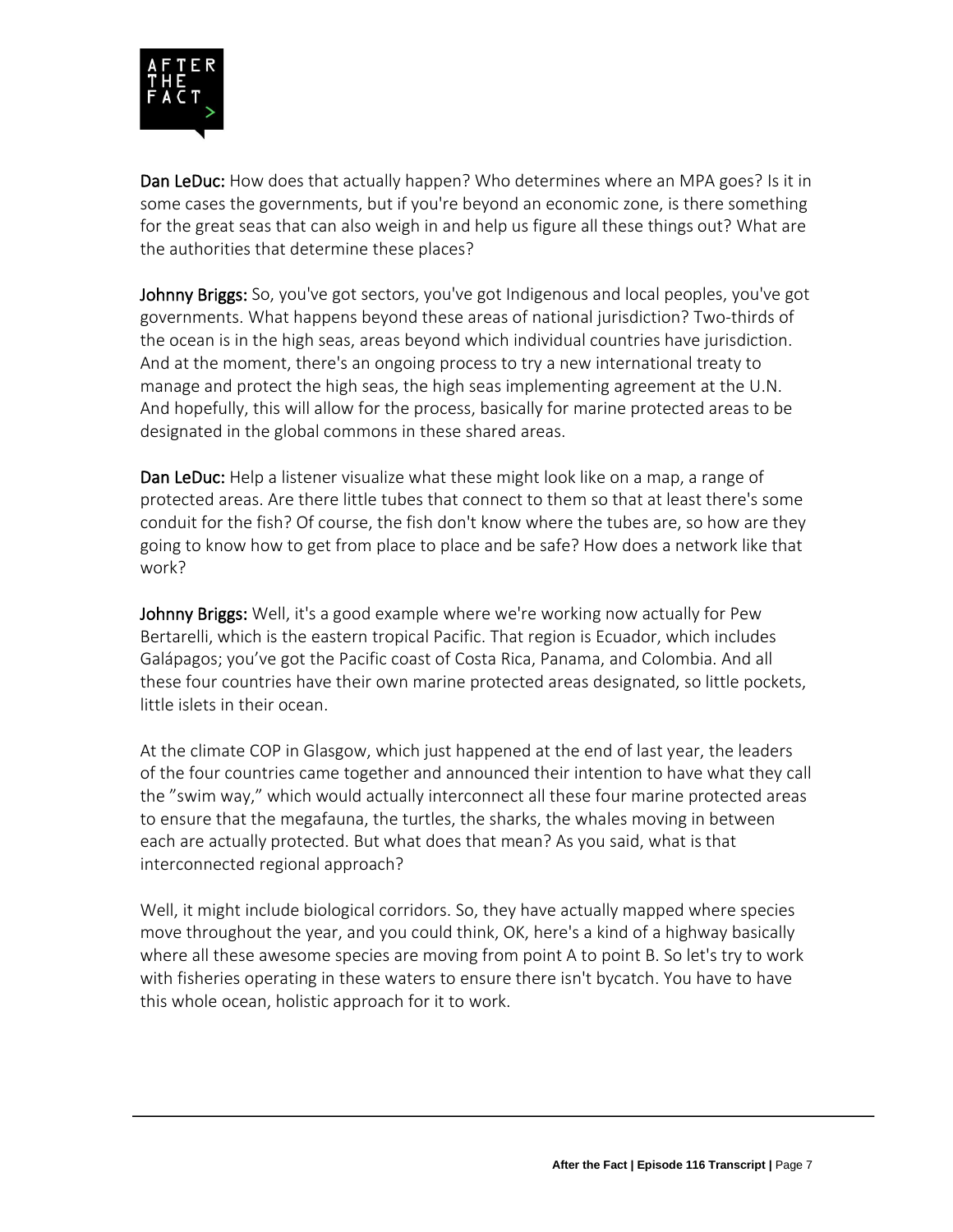

You really want a regional governance system, each country speaking to each other, sharing information. There's got to be the long-term sustainable financing, which we discussed about, to really support this regional approach.

Dan LeDuc: And we haven't even gotten into the enforcement side of this. You can create it, but how do you make sure people abide by it?

Johnny Briggs: Well, this was a great part of the Pitcairn story. So, to get to Pitcairn it takes four days. So it takes, I think, longer to get there than it does to get to the moon. From the U.K., you go via Tahiti, and then you get a flight to a place called Mangareva in French Polynesia. And then you take a boat for 2 1/2 days to get to Pitcairn.

It's so isolated, but the community, as I said, wanted to protect their ocean. They wanted to fully protect the vast majority but have local, artisanal fishing around their island so they could sustain themselves. Around 2014, we supported the community to submit a proposal to do this to the U.K. government. And in 2015, the government said, OK, well, we'd like to support this, but it's so isolated; we could designate national park, but how do we know that poachers are not going to come in and fish illegally?

So, Pew actually partnered with a group in the U.K., which was the capability to monitor these huge, isolated areas of the ocean from space using satellites. They'll be able to see if vessels are hiding or potentially fishing illegally within Pitcairn waters. We report that to the U.K. government, who can then follow up.

In other areas like Palau, there's a patrol vessel. So if, from space, you spot potentially nefarious activity, the patrol vessel can be sent to check it out. So, it is possible to do this now in large, highly isolated areas. And we kind of proved the concept of Pitcairn, and that's now being rolled out across a lot of other marine protected areas. But that's a cost element as well, of course. There's a cost to that, and how we finance that in the long term is often at the forefront of our minds.

**Dan LeDuc:** I want to end with asking, what's your hope and your outlook for these efforts? Where will the ocean be in the next decade or so?

Johnny Briggs: The pieces are in place to really deliver a protected and replenished ocean; we just need to deliver it. And we need the policies to be implemented and we need the political will. We know we spoke about a lot of the things that we need to get to where we want to be. All these things could happen; they could be delivered. We know what needs to happen. We just need to go ahead and have the confidence and assurance, really, to do it. And I'm optimistic we can get there in the end.